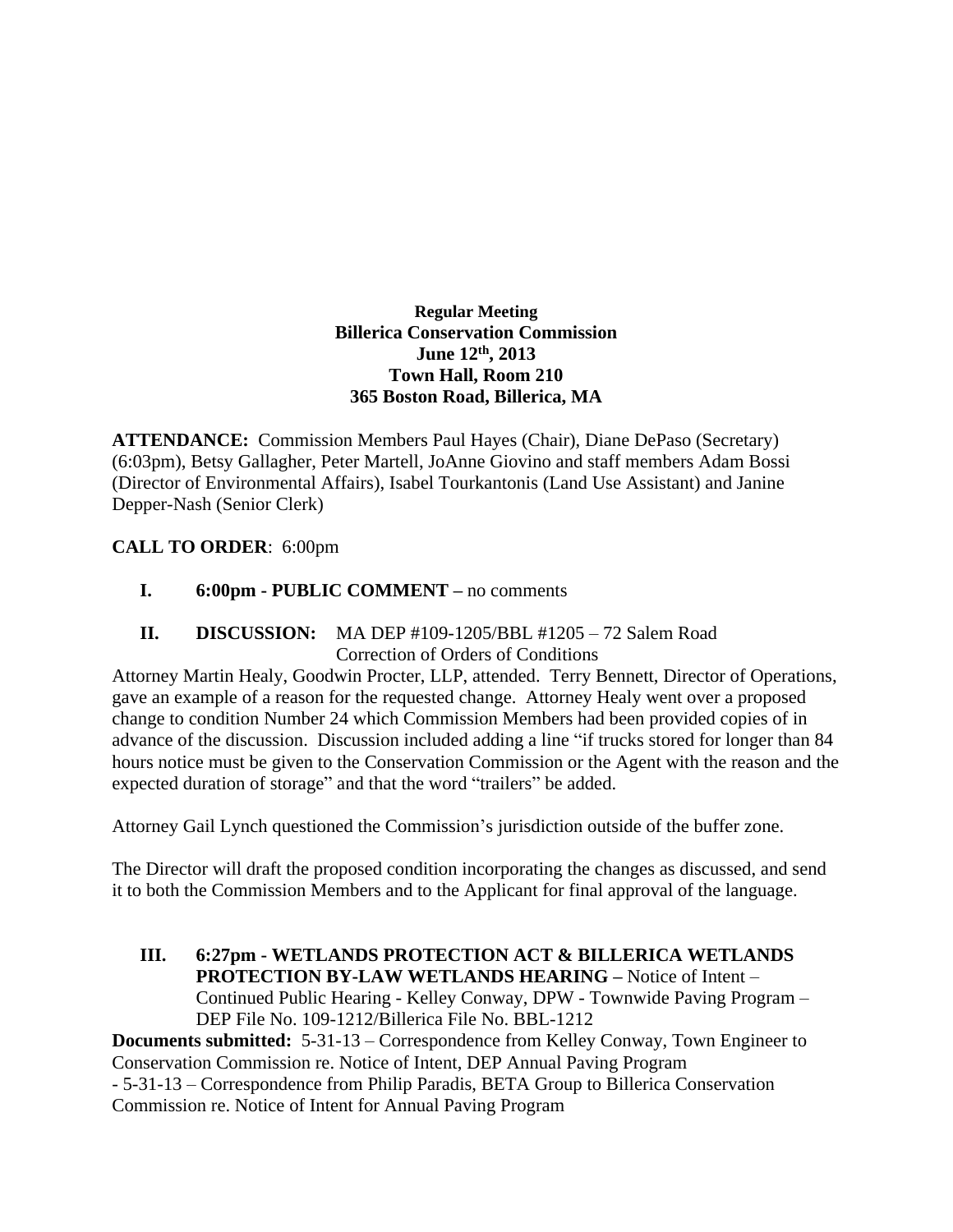- 6-12-13 – Correspondence from Philp Paradis, BETA Group, to Billerica Conservation Commission re. Notice of Intent for Annual Paving Program

Town Engineer Kelley Conway and Philip Paradis, BETA Group, attended. Ms. Conway provided an update. They have received additional feedback from the DEP, and submitted additional information that will address the DEP's comments. Mr. Paradis added the design hasn't changed, and went on to explain what the Town is proposing to do to meet stormwater management standards. The document submitted will show the Town is doing the maximum amount to meet the standards. They are requesting the Commission include a condition that the Commission agrees with the testing and that is done before the work begins.

Members discussed including a condition or a finding that would allow the DPW to begin the paving work but to also allow time to review the Orders for the generic permit.

Member of the audience Ed Reiner, 1 Pinewood Avenue, voiced concern about the design because of possible damage to tree roots, but does want the road paved and asked the Commission to issue the Order.

**MOTION:** TO close this Hearing, sign and issue an Order of Conditions with 21 days, and to include the findings as discussed. An amendment request is anticipated to discuss generic conditions. Moved by Commissioner Giovino, seconded by Commissioner DePaso. Carried. All in favor.

**IV. 7:20pm - WETLANDS PROTECTION ACT & BILLERICA WETLANDS PROTECTION BY-LAW WETLANDS HEARING –** Request for Determination of Applicability – New England Power – Off Billerica Avenue

**Documents submitted:** Request for Determination of Applicability dated May, 2013, prepared by BSC GROUP for New England Power Company

- Correspondence from Michael Toohill, BSC Group to Billerica Conservation Commission re Request for Determination of Applicability, New England Power Company, dated May 28, 2013, revised June 11, 2013

Mike Toohill, BSC Group, attended and explained they are replacing an existing conductor, a 3 pole wooden structure, with a higher rated strength conductor a single-pole steel structure. The existing structure sits adjacent to the wetland. They will restore all disturbed areas.

**MOTION:** TO issue a negative determination which will include the letter and conditions included in Isabel Tourkantonis' report dated June 11<sup>th</sup>, 2013.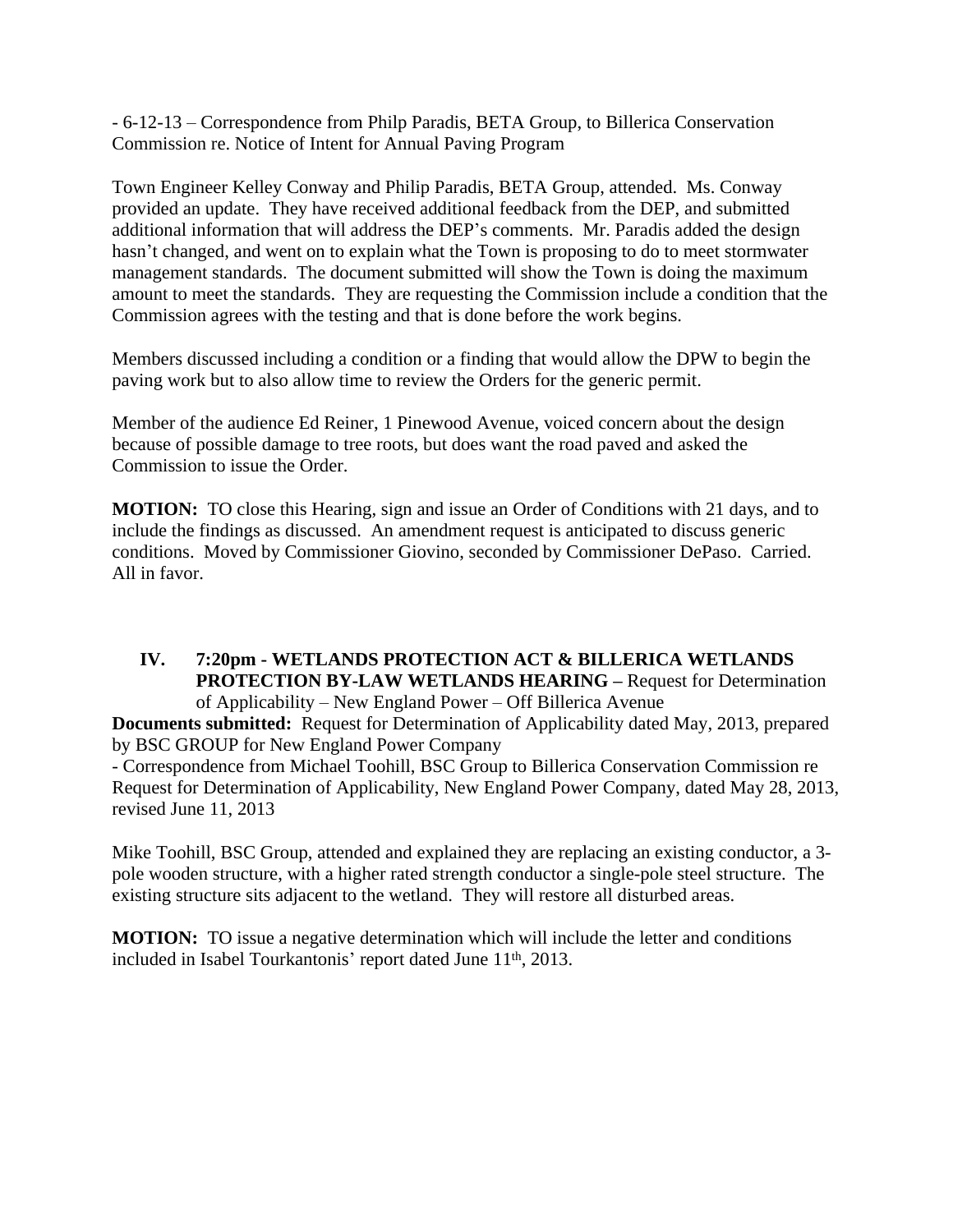**V. 7:31pm** - **WETLANDS PROTECTION ACT & BILLERICA WETLANDS PROTECTION BY-LAW WETLANDS HEARING –** Request for Determination of Applicability – Michael and Stephanie Haley – 7 Governor Endicott Road

**Documents submitted**: Request for Determination of Applicability dated May 29, 2013 for 7 Governor Endicott Road, prepared by Dresser, Williams & Way, Inc. with attached plan titled Plan of Land, dated May 24, 2013, prepared by Dresser, Williams & Way, Inc., signed and stamped by Stephen Dresser, Scale: 1"=30'

- Plan titled Plan of Land, dated May 24, 2013, for 7 Governor Endicott Road, prepared by Dresser, Williams & Way, Inc., signed and stamped by Stephen Dresser, Scale: 1"=30', revised 6 -10-13

Steve Dresser of Dresser, Williams & Way, Inc. attended. He explained they are proposing to install a 15' by 30' above ground pool with two decks. He revised the wetland line and submitted revised plans. Commission Members requested a visual barrier 5-8 feet from the wetland, and no dumping of yard waste.

**MOTION:** TO issue a negative determination and to include a cover letter requesting a visual barrier, no dumping of yard waste and no mowing beyond the visual barrier. Moved by Commissioner DePaso, seconded by Commissioner Giovino. Carried. All in favor.

**VI. 7:40pm** - **WETLANDS PROTECTION ACT & BILLERICA WETLANDS PROTECTION BY-LAW WETLANDS HEARING –** Notice of Intent – Shawsheen Valley Vocational Technical High School – 100 Cook Street – DEP File No. 109-1214/Billerica File No. BBL-1214

**Documents submitted:** Notice of Intent for 100 Cook Street prepared by Bergman & Associates, Inc., dated May 29<sup>th</sup>, 2013 with attached plan containing sheets titled Existing Conditions, Site Plan Proposed Conditions, Site Plan and Details Proposed Conditions, Planting and Guiderail Plan dated May 20, 2013 prepared by Bergman & Associates, Inc., signed and stamped by Paul Bergman, Scale: As Shown

- Correspondence submitted 6-12-13 titled Stream to the west of Shawsheen Valley Tech

Paul Bergman of Bergman Associates and Mike Williams attended. He explained they are proposing to repave the rear parking lot at the School and have filed as a redevelopment project. The school is hopeful to begin work during the last week of June. There is a stream to the west of the school, and they have submitted additional information to show it is intermittent. They are not increasing the impervious area and are not filling in floodplain. They will be handling snow removal differently.

The DEP has not issued comments yet. A lengthy discussion followed in which a peer review for stormwater management was discussed, and included suggestions of iron guards as a visual barrier and additional plantings beyond the headwall. A decision was made to hire a peer reviewer.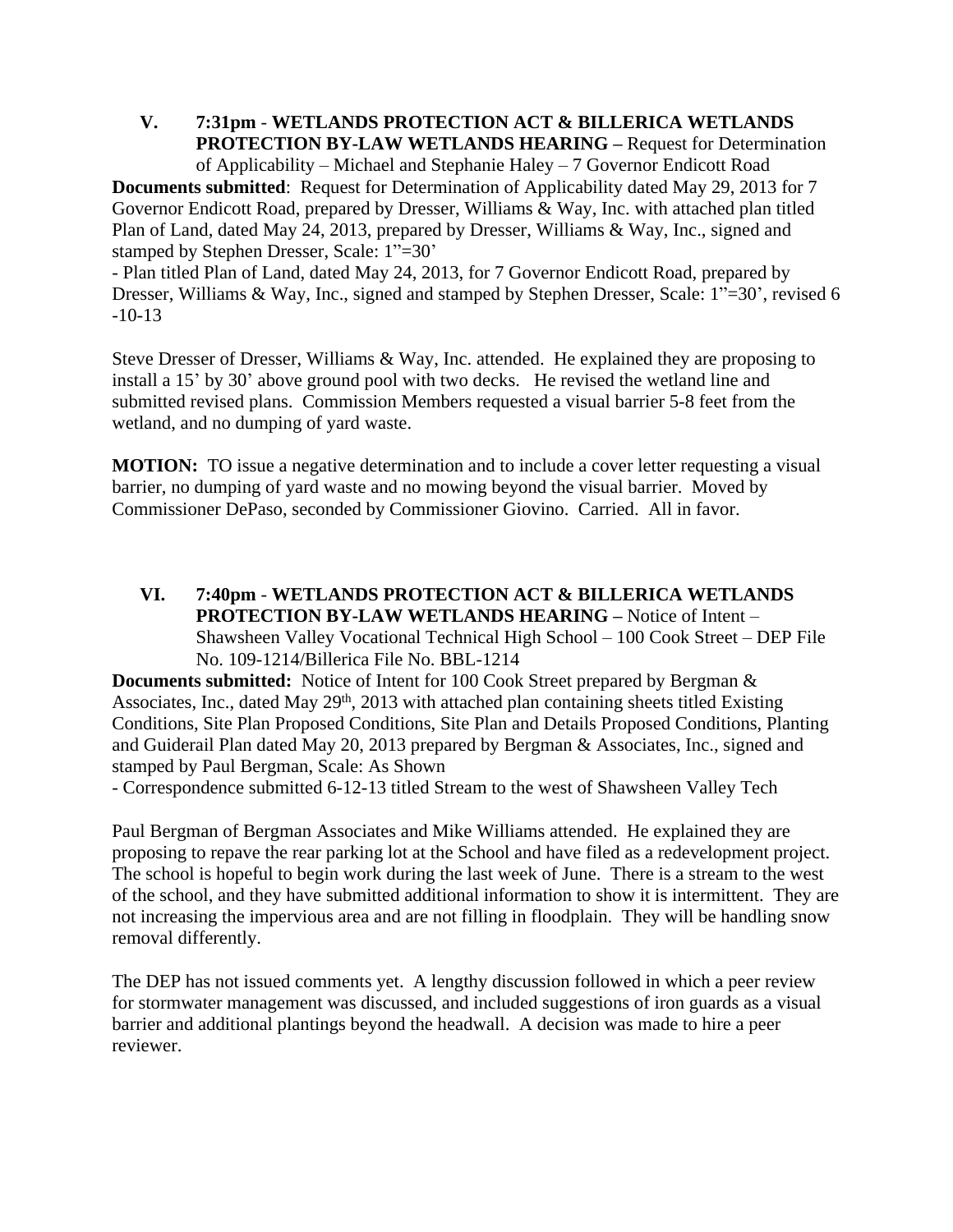MOTION: TO continue this Hearing to June 26<sup>th</sup>, 2013. Moved by Commissioner DePaso, seconded by Commissioner Giovino. Carried. All in favor. Motion amended: TO continue this Hearing to July 17th, 2013. Moved by Commissioner DePaso, seconded by Commissioner Giovino. Carried. All in favor.

**VII. 8:22pm** - **WETLANDS PROTECTION ACT & BILLERICA WETLANDS PROTECTION BY-LAW WETLANDS HEARING –** Notice of Intent – 36 French St – David Babineau – DEP File No. 109-1213/Billerica File No. BBL-1213 **Documents submitted:** Notice of Intent for 36 French Street prepared by Robert Douglas Associates with attached plan titled Topographic Plan of Land in Billerica, MA prepared by A.C. Nelson Cartography, signed by Alan Nelson - Plan titled Topographic Plan of Land in Billerica, MA prepared by A.C. Nelson Cartography, signed by Alan Nelson, dated June 7, 2013

Wetland Scientist Bob Douglas appeared before the Commission representing the Applicant. He explained they are proposing to construct an 800 square foot addition. He submitted oversized plans today and went over the resources on the site. The wetland line was moved after a site inspection with the staff. Applicant Dave Babineau explained this addition was for his father who had dementia.

Commission Members requested enhancement plantings be added and that they provide a planting detail prior to construction; improve the visual barrier by installing a post and rail fence a minimum of 5 feet from the wetlands; if the shed is replaced or repaired it gets moved further from the wetlands; that the permit application dated 2004 be closed out.

**MOTION:** TO grant a variance to S3.03.C.3(b). Moved by Commissioner Giovino, seconded by Commissioner DePaso. Carried. All in favor.

**MOTION:** TO close this Hearing, sign and issue an Order of Conditions within 21 days. Moved by Commissioner Giovino, seconded by Commissioner DePaso. Carried. All in favor.

**VIII. 8:51pm** - **WETLANDS PROTECTION ACT & BILLERICA WETLANDS PROTECTION BY-LAW WETLANDS HEARING –** Notice of Intent – Gibraltar Pools Corp. – 4 Minton Road – DEP File No. 109-1215/Billerica File No. BBL-1215

**Documents submitted:** Notice of Intent for 4 Minton Road with attached plan titled Plan of Land prepared by Dresser Williams & Way, Inc., signed and stamped by Stephen Dresser, dated May 29, 2013, Scale: 1"=40'

- Plan titled Plan of Land prepared by Dresser Williams & Way, Inc., for 4 Minton Road, signed and stamped by Stephen Dresser, dated May 29, 2013, Scale: 1"=40', revised 6-10-13 Jay Henshall, Gibraltar Pools, Corp, appeared representing the Applicant. He explained they are proposing to install an above ground pool with decking. He stated there is no other practical place for the pool other than what is shown on the plan.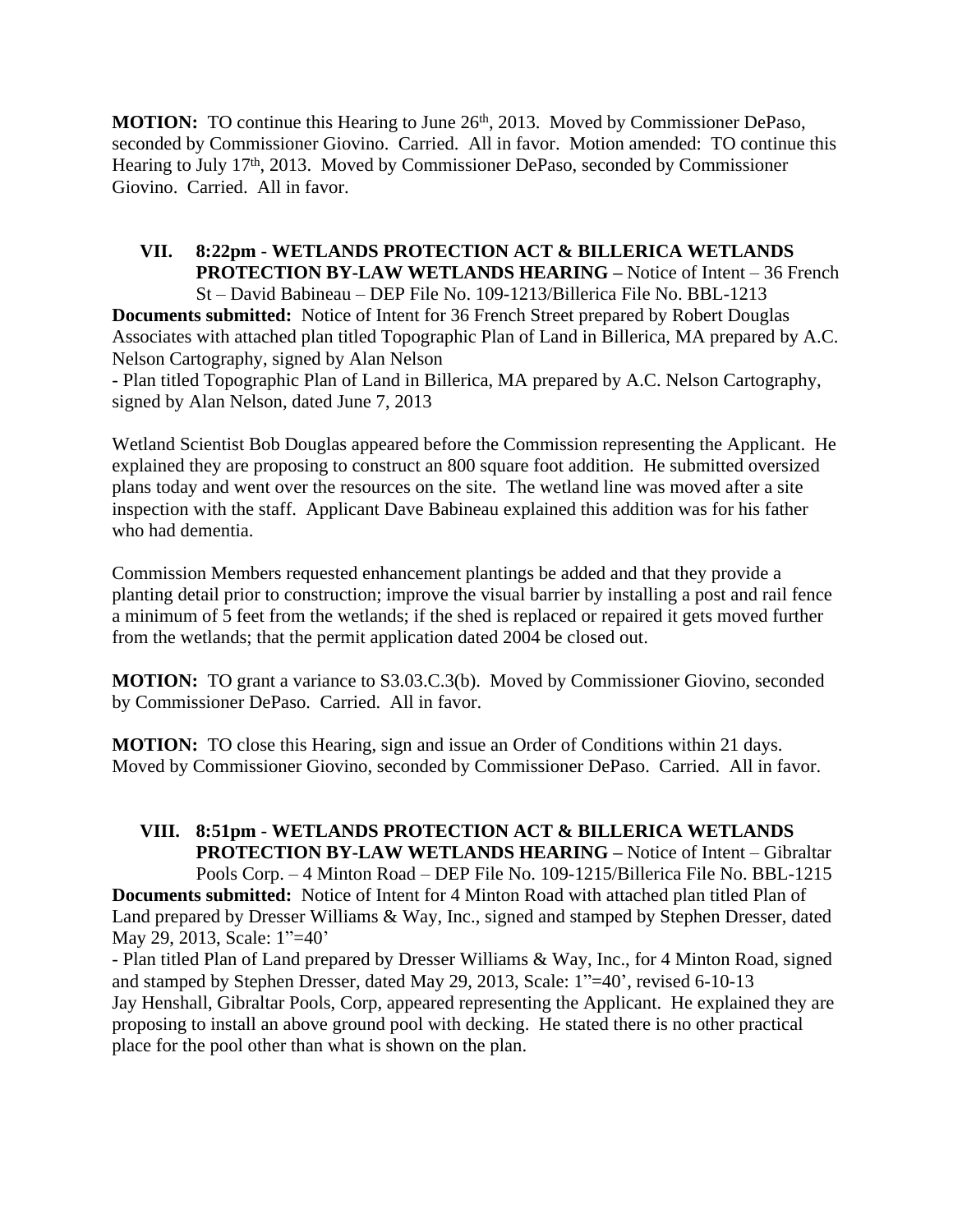Commission Members requested the debris be cleaned up; a visual barrier; mitigation as shown on Plan A; and that the shed be moved out of the 25 foot No Alteration Zone if it ever needs to be repaired or replaced, provided it is not on a foundation.

Member of the audience David Gordon, 6 Minton Road, voiced concern about the contours of the property, the water from the pool going into the wetlands and commented on boulders that were on the property at one time.

**MOTION:** TO grant a variance to S3.03.3C(b). Moved by Commissioner Giovino, seconded by Commissioner DePaso. Carried. All in favor.

**MOTION:** TO close this Hearing, sign and issue an Order of Conditions within 21 days. Moved by Commissioner Giovino, seconded by Commissioner DePaso. Carried. All in favor.

## **IX. 9:33pm - WETLANDS PROTECTION ACT & BILLERICA WETLANDS PROTECTION BY-LAW WETLANDS HEARING –** Notice of Intent – Continued Public Hearing - 0 Elsie Avenue – Jonathan Gallant – DEP File No. 109- 1211/Billerica File No. BBL-1211

**Documents submitted: 5-28-13** – Correspondence from Jonathan Gallant to Isabel Tourkantonis re. Conservation Hearing-0 Elsie Avenue

**MOTION:** TO continue this Hearing to July 17<sup>th</sup>, 2013 per request of the Applicant. Moved by Commissioner DePaso, seconded by Commissioner Giovino. Carried. All in favor.

# **X. ADMINISTRATIVE MATTERS/DIRECTOR'S REPORT**

**Discussion** – 11 Swan Lane – MA DEP #109-1163/BBL#1163 – The Director gave the Members the background to this issue and stated he believes the project was done in compliance with the Order that was issued. Bill Abrams, direct abutter, was in attendance and expressed concern about water problems on his lot, which he says has been happening since the Commission granted a permit for the project. After some discussion, Members agreed to do a site inspection then discuss it at the next meeting.

**Minutes:** 4-24-13 **MOTION: TO** accept the minutes as written. Moved by Commissioner Giovino, seconded by Commissioner Martell. Carried. All in favor

# **Request for Certificate of Compliance**

Lot 3, Zackney Estates MA DEP File #109-1055/BBL#1055 – The Director reported a site inspection showed that there very minor deviations to the plan and that overall the project was built in compliance. The Applicant has requested a partial Certificate of Compliance. The Commission opted to take no action now because of questions they had with compliance with the project as a whole.